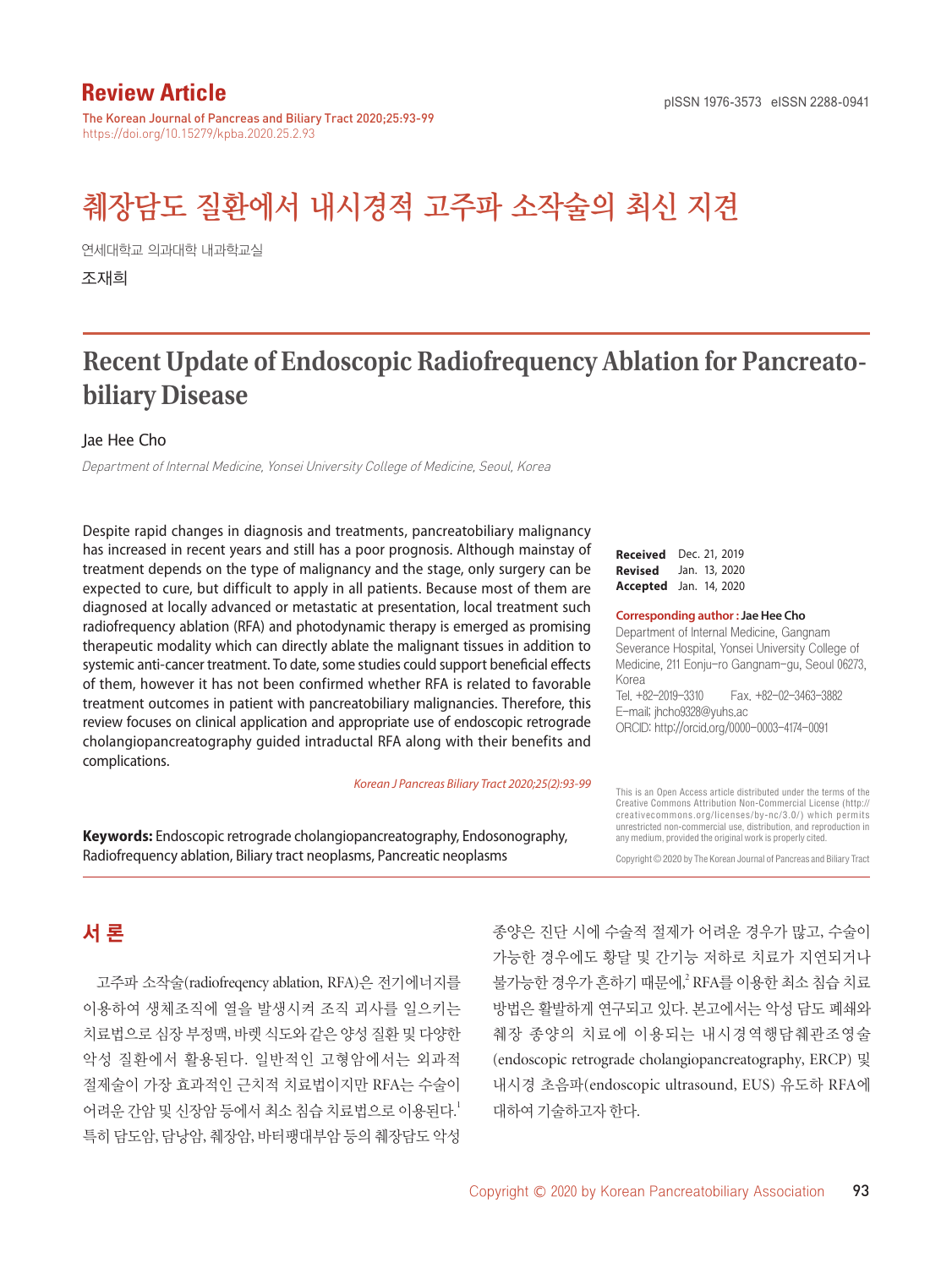## 본 론

#### 1. 고주파 소작술 원리

RFA는 간세포암, 신장암 등 여러 악성 종양에서 효과적인 치료법이다. Computed tomography 또는 초음파 유도하에 병변 부위를 찾고 목표 위치에 RFA 전극을 삽입한 후, 고주파 교류 전류를 가하여 암세포 내의 이온 불안정(ionic agitation)을 유발한다. 이때 발생하는 조직 내 마찰열이 세포 내외의 수분을 기화(evaporation)하고 종양 부위 응고 괴사(coagulation necrosis)를 유발하게 된다. 이러한 마찰열은 고주파 전류의 전압과 소작 시간에 비례하고 전극과 병소와의 거리에는 반비례하게 된다. 50℃ 이상의 마찰열은 세포벽 파괴와 단백질 변성을 유발하여 비가역적인 세포 손상과 치료 효과를 기대할 수 있지만, 100℃ 이상의 고온은 RFA 카테터 팁 주변 조직에 응고체(coagulum)가 만들고, 이는 전류의 저항을 높여 오히려 RFA의 효율을 떨어뜨리게 된다. 이러한 이유로 최근에는 RFA 카테터에 온도 센서를 결합하여 RFA 도중 적정 온도를 유지하는 방법이 활용되고 있다. 또한, RFA 시 열배출현상(heat sink phenomenon)도 주의해야 하는데, 이는 병변 주위 혈관의 혈액 이동으로 조직 내 온도 하강 효과가 발생하여 RFA 효과가 떨어지는 현상이다. RFA는 단극형(monopolar)과 양극형 (bipolar) 두 가지 형태의 기기가 사용된다. 일반적인 고형암에 사용되는 RFA 기기는 접지 패드(grounding pad)를 신체 다른 부위에 부착하고 RFA 카테터를 병변 부위에 위치시켜 에너지를 전달하는 단극형 기기이고, RFA 카테터에 짝수의 전극을 부착시켜 두 전극 간에 발생하는 고주파를 이용하는 것은 양극형 기기이다. 일반적으로 담도 내 RFA의 경우는 양극형, EUS 세침을 이용한 췌장 종양 RFA는 주로 단극형 기기가 이용된다.

## 2. 담도 내 고주파 소작술

담도 내 RFA (intraductal RFA, ID-RFA)는 ERCP 또는 경피적담도배액술/담도경을 이용하여 유도선(guidewire)을 담도 내 위치시키고 RFA 카테터를 삽관하여 시행한다. 현재까지 상용화되어 있는 RFA 카테터는 Habib EndoHBP® (Boston Scientific, Marlborough, USA)와 ELRA RFA catheter® (Starmed, Goyang, Korea)가 있다. Habib 카테터는 180 cm 길이의 8 Fr 양극형 카테터로 2개의 8 mm 전극이 부착되어 있는

형태로 유도선을 따라서 십이지장경 내로 삽입될 수 있다. ELRA 카테터는 국내 기술로 개발된 제품으로 온도 조절(temperature controlled) RFA가 가능하다. 이는 내부에 온도 센서를 결합하여 RFA 부위의 온도를 측정하는 방식으로, 만약 설정되어 있는 목표 온도를 초과하면 RFA 발생기 (generator)가 자동적으로 일시 중단되고 조직 부위의 과열을 방지할 수 있다. ELRA 카테터는 7 Fr 양극형 카테터로 11 mm, 18 mm, 22 mm, 33 mm의 4가지 형태가 있고, 목표 온도 80℃, 7-10 W, 60-120초의 설정값으로 RFA를 시행한다. 두 종류 카테터 모두 시술 방법은 대동소이한데, 먼저 ERCP로 유도선을 담도 내 삽입하고 투시방사선 하에서 병소를 확인하고 RFA 카테터를 병변 부위에 위치시킨다. ID-RFA는 정해진 설정값(ELRA RFA 80℃ 7-10 W, 60-120초, Habib ID-RFA 7-10 W 90초)에 맞추어 시행하고,<sup>2</sup> 풍선 카테터를 이용하여 소작된 괴사 조직을 담석제거술과 같은 방법으로 제거하면서 천공 및 합병증 여부를 감별한다(Fig. 1). ID-RFA는 ERCP 전문가들에게는 큰 어려움 없이 시행할 수 있는 시술이지만,



**Fig. 1.** Endobiliary radiofrequency ablation (RFA) ablation. (A) Endoscopic retrograde cholangiography showed the intraductal filling defects in the distal common bile duct (CBD). (B) Cholangiography showed ELRA RFA catheter in distal CBD stricture along the guidewire. The endobiliary RFA was applied at 80℃, 10 W for 120 seconds. Endoscopic image showed the ablated tumor tissue after balloon retrieval. (C) At the end of the procedure, one biliary self expandable metallic stent was placed in the stricture site.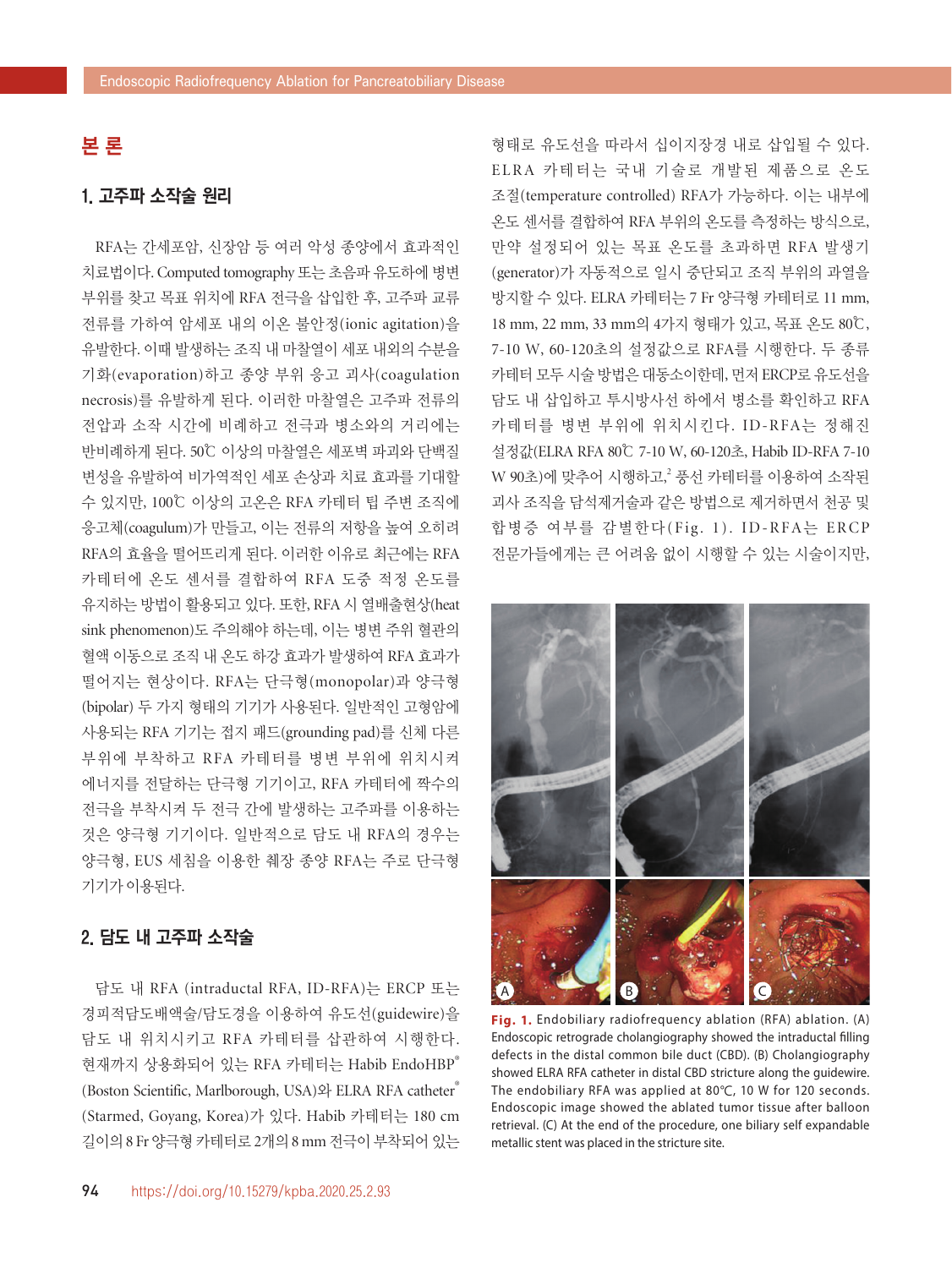RFA 이후 부종 등으로 일시적으로 담도 협착의 악화가 발생하고 장기적으로는 담도 재협착이 발생할 수 있기 때문에 시술 후에는 플라스틱 또는 자가 팽창형 금속 스텐트(self expandable metallic stent, SEMS)의 삽관을 추천한다.

ID-RFA는 가시적으로 치료 범위를 확인할 수 없는 단점이 있기 때문에 실제 담도 내 괴사 정도 및 치료 효과 범위를 예측하기 위하여 다양한 전임상 연구가 진행되었다. Habib RFA의 경우는 in vitro 돼지 담도에서 괴사 깊이가 2.6-4.1 mm로 보고되었고, 저자들의 ELRA 카테터를 이용한 in vivo 전임상 동물 실험에서는 minipig 정상 원위부 담도에서 안전한 ID-RFA 설정값은 80℃ 7-10 W, 120초로 이때 괴사 깊이는 1.7-4.3 mm로 측정되었다. ID-RFA 1개월 후 시술 부위에서 RFA 전극 길이의 약 40% 길이로 담도 협착이 발생하기 때문에 협착 예방을 위해서는 추가적인 스텐트 삽관이 필요하다. 3,4 또한, 전임상 동물 실험의 설정값을 기반으로 지연수술이 필요한 원위부 담도암 환자 8명에서 수술 전 ID-RFA를 진행한 연구에서는 모든 환자가 큰 문제없이 수술을 받을 수 있었고, 병리조직 검사에서 확인된 RFA 최대 괴사 깊이는 4 mm (median, 1-6 mm), 괴사 길이는 실제 투시영상에서 확인할 수 있는 RFA 전극 길이의 72%로 측정되었다. 5

ID-RFA의 임상 연구는 대부분 소규모 연구 결과들이지만, 여러 보고에서 ID-RFA의 기술적 안전성과 효과가 검증되었다 (Table 1). 대부분의 연구는 Habib RFA catheter® (Starmed)를 이용하였고, RFA 시술 후 다양한 스텐트를 이용하여 담즙 배액을 시행하였다. 스텐트 개통기간 및 생존기간에 대한 연구가 적어 정확한 수치를 제시하기 어렵지만, 과거와 달리 최근 보고에서는 혈액담즙증(hemobilia), 간경색(liver infarction) 등의 위중한 합병증의 빈도가 감소하는 추세이다. 6-17 그러나 RFA는 기본적으로 cardiac pacemaker, 임산부, 응고장애 환자에서는 사용이 어렵고, ID-RFA 직후 일시적인 통증과 발열 증상, 심한 경우에는 급성 췌장염, 천공, 혈액담즙증, 사망까지 이어질 수 있는 위중한 합병증의 위험이 있기 때문에 RFA 시술에는 항상 주의가 필요하다. 국내에서 진행된 ELRA 카테터를 이용한 ID-RFA 연구에서는 수술이 어려운 원위부 악성 담도 협착 환자 30명을 대상으로 ID-RFA (80℃ 7-10 W, 120초)를 시행하였고, 시술 연관 합병증은 보존적 치료로 호전된 췌장염 2예와 담관염 1예로 확인되었다. 16 ID-RFA가 과연 췌장담도암에서 생존기간을 연장할 수 있는지 이견이 아직 있지만, Sofi 등<sup>14</sup>이 발표한 메타분석에서는 악성 담도 협착에서 ID-RFA와 SEMS를 시행한 군이 SEMS 단독군에 비해

생존기간이 연장되었고(285일 vs. 248일,  $p$ <0.001), Yang 등<sup>17</sup>의 65명 담도암 환자를 대상으로 한 무작위 전향적 연구에서도 생존기간의 연장이 확인되었다(6.8개월 vs. 3.4개월, p=0.02). 그러나 메타분석에서는 아직 논문화 되지 않은 초록 데이터가 포함되면서 담도 협착의 부위 및 원인 종양 등의 변수가 효과적으로 부석되지 않았고, Yang 등<sup>17</sup>의 발표는 연구 설계 및 결과 해석에 의문점이 있어 과연 실제 ID-RFA가 악성 담도 협착에서 생존기간을 연장할 수 있을지에 대해서는 보다 많은 연구가 필요하다.

ID-RFA는 수술이 불가능한 악성 담도 협착에서 종양의 성장을 줄이고 담즙 정체를 치료하는 효과적인 방법이지만 간문부 담도 협착에서도 안전하게 사용할 수 있을지에 대해서는 아직 연구 결과가 부족하다. 담도의 해부학적 구조상 특히 간문부 담도는 간동맥/문맥과 매우 가깝게 위치하기 때문에 ID-RFA 시 혈관 손상이 유발될 가능성이 높고, 이러한 위험성을 고려한다면 담도 협착의 위치에 따라 ID-RFA는 개별적인 설정과 접근이 필요하다. 저자들은 6마리의 minipig 간문부 정상 담도에서 ID-RFA를 시행하였고, 이 중 4예에서 담도 천공, 2예는 간동맥 손상이 발생함을 확인하였다. 정상 minipig 간문부 담도에서 천공이 발생하지 않은 2예는 공통적으로 가장 짧은 11 mm ELRA 카테터를 80℃ 7-10 W, 60초 설정으로 사용하였기 때문에 실제 간문부 담도에서 RFA를 시행할 때는 원위부 담도와 다르게 RFA 에너지 설정값을 7 W로 줄이면서 가급적 짧은 길이의 RFA 카테터를 이용하는 것이 바람직할 것이라고 생각된다. <sup>18</sup> 이 외에도 최근 ID-RFA는 치료적 응용이 확대되면서 기유치된 SEMS의 재협착에 추가적인 ID-RFA를 시행하거나, 19,20 바터팽대부선종의 재발 또는 담도 내 침법을 ID-RFA로 치료하는 흥미로운 연구들이 발표되었다. 21,22

#### 3. 내시경 초음파 유도하 고주파 소작술

EUS 유도하 RFA (EUS guided RFA, EUS-RFA)는 전술한 ID-RFA와 달리 위 및 십이지장의 경벽을 통해 직접적으로 췌장담도 종양에 접근하여 RFA를 시행하는 방법이다. 두 가지 RFA 방법이 이용되는데, Habib EUS-RFA® (Boston scientific)는 EUS에 이용되는 19G/22G 미세세침 안으로 1 fr 단전극 RFA 기기(10 W, 120초)를 삽입하여 사용하고, EUSRA® (Starmed)는 cooling 장치와 일체형으로 제작된 18G EUS용 미세세침 RFA 장비를 이용한다(20-50 W, 10-15초). Habib EUS-RFA의 경우는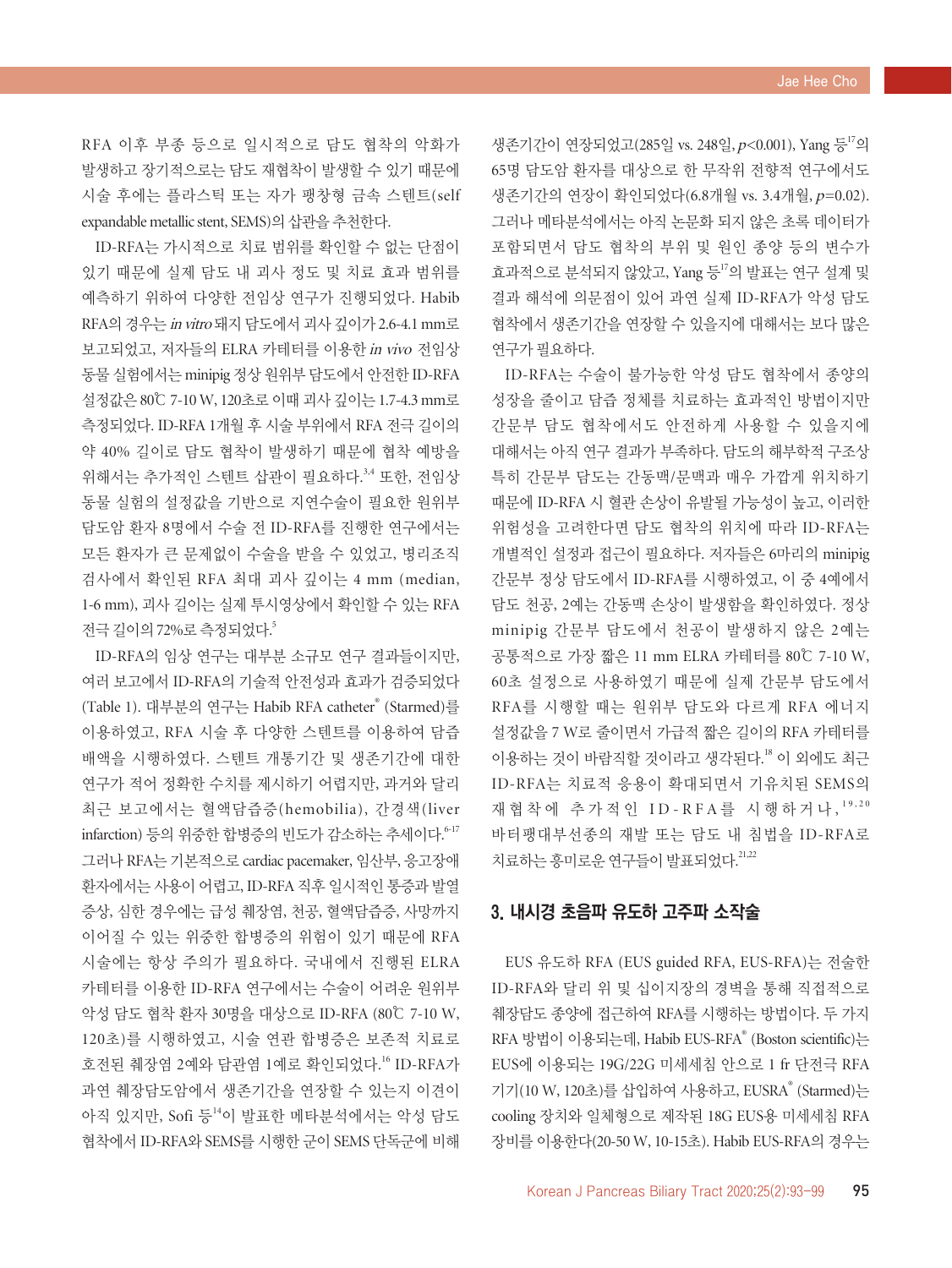| Complications no.                     | $\scriptstyle\sim$<br>Pancreatitis 1<br>Cholecystitis<br>4/21 (19)<br>Rigor <sub>1</sub> | Hemobilia 3 (Mortality 2)<br>6/12 (50)           | Cholecystitis 1<br>Pancreatitis<br>5/20 (25)<br>Pain 5                               | Left bundle branch block 1<br>Partial liver infarction 1<br>Hepatic coma 1<br>GB empyema 1<br>Cholangitis 5<br>Hemobilia 3<br>11/58 (19)<br>Sepsis 2 | Pancreatitis 2<br>3/10 (30) |                                                              | Pancreatitis 1<br>Cholangitis 1<br>5/26 (19.2)         | Hyperamylasemia 1<br>Cholangitis 1<br>2/23(8.7) | Mild abdominal pain 3<br>Cholecystitis 2<br>Pancreatitis 1<br>Hemobilia <sub>2</sub><br>7/69 (10.1) | Cholangitis 1<br>2/12 (16.7)<br>Sepsis 1             |
|---------------------------------------|------------------------------------------------------------------------------------------|--------------------------------------------------|--------------------------------------------------------------------------------------|------------------------------------------------------------------------------------------------------------------------------------------------------|-----------------------------|--------------------------------------------------------------|--------------------------------------------------------|-------------------------------------------------|-----------------------------------------------------------------------------------------------------|------------------------------------------------------|
| no. of RFAs<br>Median                 | $\overline{\mathcal{C}}$                                                                 | $\ddot{.}$                                       |                                                                                      | $\overline{4}$                                                                                                                                       | $\sim$                      | 1.19                                                         |                                                        |                                                 | $\overline{4}$                                                                                      | $1.63(1-3)$                                          |
| Median survival<br>(months)           |                                                                                          | 6.4                                              |                                                                                      | 10.6                                                                                                                                                 |                             | 9.6                                                          | 5.9                                                    | 7.5                                             | 11.5                                                                                                | 12.3                                                 |
| patency (days)<br><b>Median stent</b> | 114                                                                                      |                                                  |                                                                                      | 171                                                                                                                                                  | 270                         |                                                              |                                                        | 324                                             |                                                                                                     |                                                      |
| Stent                                 | Uncovered SEMS 21                                                                        | Plastic stent 12                                 | Partially/fully covered<br>Uncovered SEMS 1<br>Plastic stent 6<br>SEMS <sub>13</sub> | Plastic stent 19<br>No stent 4<br>SEMS <sub>35</sub>                                                                                                 | Fully covered SEMS 10       | Fully covered SMES 5<br>Uncovered SEMS 2<br>Plastic stent 15 | Uncovered SEMS 7<br>Covered SEMS 8<br>Plastic stent 11 | Uncovered SEMS 23                               | Plastic stent 20<br>SEMS 49                                                                         | SEMS or plastic stent                                |
| success, no.<br><b>Technical</b>      | 21 (95.5)                                                                                | 12 (100)                                         | 20 (100)                                                                             | 58 (100)                                                                                                                                             | 10(58.8)                    | 10 (100)                                                     | 26 (100)                                               | 23 (100)                                        | 69 (100)                                                                                            | 12 (100)                                             |
| Tumor site                            | PDAC <sub>16</sub><br>BDC6                                                               | $\circledcirc$<br>BDC (Klatskin B-IV<br>Others 3 | Others <sub>2</sub><br>BDC 11<br>PDAC7                                               | BDC (Klatskin 45)<br>Others 13                                                                                                                       | BDC                         | BDC (Klastkin 13)                                            | PDAC 8<br>BDC 18                                       | Unresectable PDAC                               | PDAC <sub>19</sub><br>Other 4<br>BDC 45<br>GBC <sub>2</sub>                                         | (Klatskin B-14, B-II 3, B-III 2,<br>12 BDC<br>$B-N3$ |
| Number                                | 22                                                                                       | $\supseteq$                                      | $20\,$                                                                               | 58                                                                                                                                                   | $\Box$                      | $\frac{\circ}{\circ}$                                        | $\approx$                                              | 23                                              | $\odot$                                                                                             | $\supseteq$                                          |
| Year                                  | 2011                                                                                     | 2013                                             | 2013                                                                                 | 2014                                                                                                                                                 | 2013                        | 2014                                                         | 2014                                                   | 2015                                            | 2015                                                                                                | 2015                                                 |
| Author                                | Steel                                                                                    | $\overline{\overline{a}}$                        | Figueroa-<br>Barajas                                                                 | Dolak                                                                                                                                                | $\overline{A}$ lis          | Strand                                                       | Sharaiha                                               | Kallis                                          | Sharaiha                                                                                            | Laquiere                                             |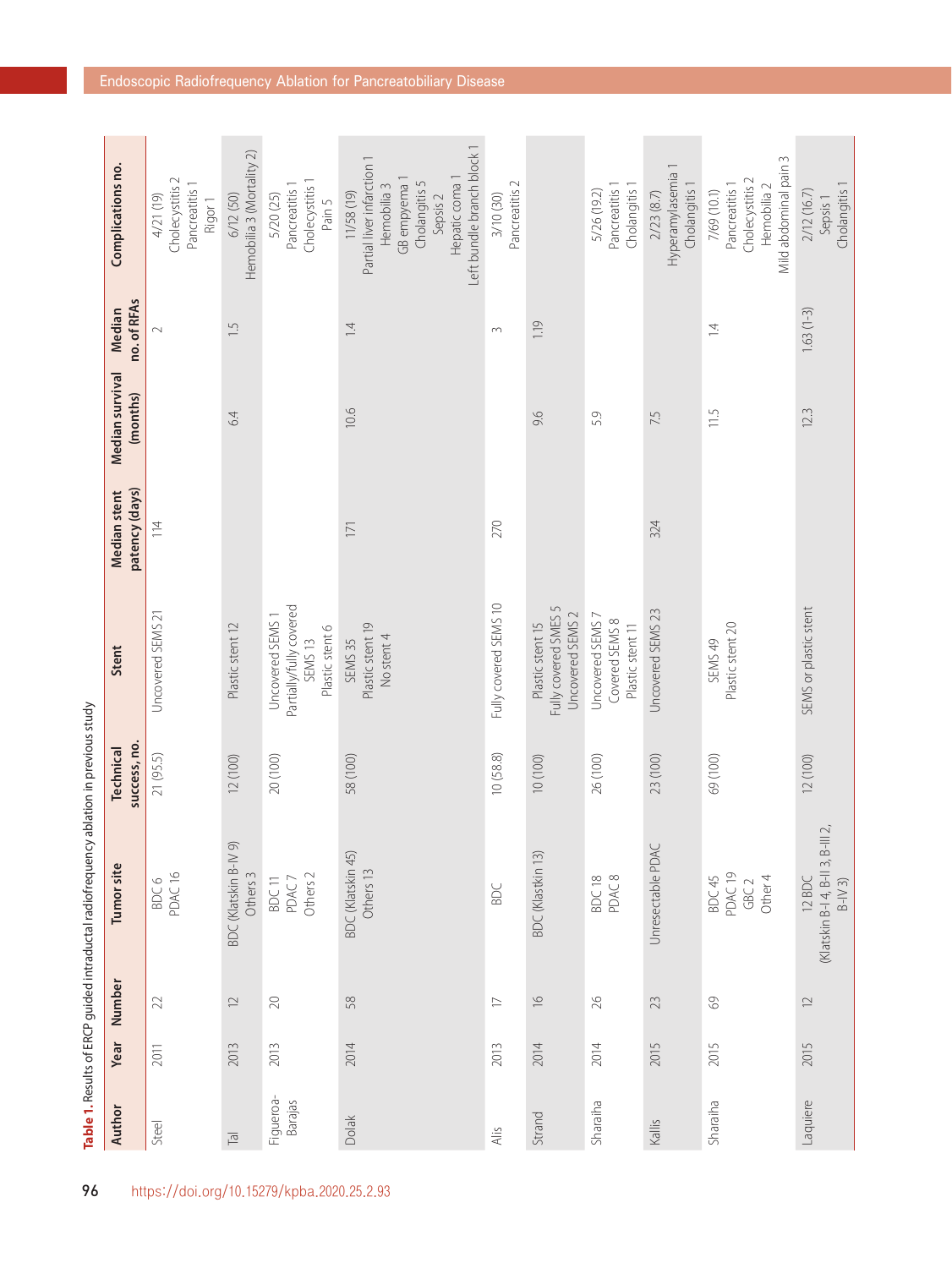| ï |
|---|
| r |
|   |
| ٦ |

 $\overline{\sigma}$ 

| Author                              |      | Year Number   | Tumor site                                                                                                                                            | success, no.<br>Technical                             | Stent                                                             | patency (days)<br>Median stent                                 | Median survival<br>(months)        | no. of RFAs<br>Median | Complications no.                                                        |
|-------------------------------------|------|---------------|-------------------------------------------------------------------------------------------------------------------------------------------------------|-------------------------------------------------------|-------------------------------------------------------------------|----------------------------------------------------------------|------------------------------------|-----------------------|--------------------------------------------------------------------------|
| naleman                             | 2017 | $\frac{8}{2}$ | $\equiv$<br>11 BDC (distal 2, Klatskin<br>$6, B-N3$<br>7 PDAC                                                                                         |                                                       | Hilar: plastic or uncovered<br>Distal: fully covered SEMS<br>SEMS | 110 days (median,<br>-Distal 187<br>$-Hilar 139$<br>$16 - 374$ | 227 days (median<br>$16 - 374$     |                       | Mild cholangitis 4<br>Mild PEP 2<br>6/18 (30)                            |
| Yang                                | 2018 | 59            | $B-1/$<br>BDC (distal 46, Klatskin<br>$B-1119$                                                                                                        | $n=33$ (stent)<br>(RFA+stent)<br>65 (100)<br>$n = 32$ | 8.5 fr plastic stent                                              | 6.5 months<br>3.4 months                                       | $13.2 \pm 0.6$<br>$8.3 + 0.5$      |                       | Hemorrhage 1<br>Cholangitis 3<br>Pancreatitis <sup>1</sup><br>5/65 (7.6) |
| $\frac{e}{2}$                       | 2019 | R             | BDC (distal 19)<br>PDAC <sub>9</sub><br>GBC <sub>2</sub>                                                                                              | 30 (100)                                              | Uncovered SEMS 10<br>Covered SEMS 20                              | 236 days (mean,<br>95% CI 171-301)                             | 95% CI 264-502)<br>383 days (mean, |                       | Pancreatitis 2<br>Cholangitis 1<br>3/30 (10)                             |
| Kim                                 | 2019 |               | BDC8 (Klatskin 8)<br>Metastatic 1<br>GBC <sub>2</sub>                                                                                                 | 11 (100)                                              | Jncovered SEMS 10<br>Plastic stent 1                              | free survival: 91 days<br>Median of event<br>$(95%$ CI 82-100) |                                    | $4(2-8)$              | Mild post-procedural fever 5<br>Mild pancreatitis 1<br>6/12 (50)         |
| Values are presented as number (%). |      |               | BDC, bile duct cancer; PDAC, pancreatic ductal adenocarcinoma; GBC, gallbladder cancer; SEWS, self expandable metallic stent; Cl, confidence interval |                                                       |                                                                   |                                                                |                                    |                       |                                                                          |

미세세침을 이용하기 때문에 접근이 어려운 췌장 두부 등에서 좀 더 쉽게 사용할 수 있지만, 1 fr 크기의 가느다란 구조이기 때문에 여러 번 EUS-RFA 를 반복하면 파손되어 추가적인 시술이 어려운 경우가 있다.<sup>23</sup> 그에 반해 EUSRA는 일체형으로 췌장 종괴 등에 반복적으로 EUS-RFA 시술이 가능하지만 상대적으로 EUS 로 접근이 어려운 부위의 시술에는 제한점이 있다. 최근 다양한 연구 결과가 발표되고 있는데, Scopelliti 등<sup>24</sup>의 연구와 Song 등<sup>25</sup>의 국내 연구에서는 췌장암 환자에서 EUS-RFA 가 안전하게 시술됨을 확인할 수 있었고 적은 증례이지만 췌장낭성종양 및 췌장신경내분비종양에서도 EUS-RFA의 치료 성적이 발표되었다.<sup>26-28</sup> 그 외에도 EUS 유도하 RFA 신경차단술 등의 새로운 시도가 진행되고 있다.<sup>29</sup> 하지만 아직 충분한 연구 결과가 모이지 않았기 때문에 추가 연구를 통하여 안전성과 유효성을 검증하는 것이 필요하다.

## 결 론

고령암의 증가, 비침습적인 치료 방법 선호 그리고 삶의 질이 중시되는 최근 의료 환경의 변화로 인하여 RFA, photodynamic therapy 등의 다양한 국소 치료는 새로이 각광받고 있고, 특히 췌장담도암에서도 개인별 맞춤 치료의 일환으로 RFA 의 도입이 시도되고 있다. ID-RFA는 악성 담도 폐쇄에서 담즙 배액을 효율적으로 유지할 수 있기 때문에 근치적 목적보다는 주로 진행성 췌장담도암의 완화 치료 목적으로 주로 이용되지만, 최근 항암제 병용 치료 등을 통해 생존기간을 연장할 수 있는 치료법으로 기대를 받고 있다. 또한, EUS-RFA 는 아직 실험적이지만 다양한 췌장 질환의 국소 치료법으로 연구되고 있다. 사실 ID-RFA, EUS-RFA 장비가 국내 기술로 개발되었고 시판되고 있지만, 아직도 많은 임상 연구가 외국의 주도로 이루어지는 아쉬움이 있다. 그러나 국내에서도 2019 년 신 의료기술로 ID-RFA 가 등재되면서 현재 악성 담도 협착 환자를 대상으로 국내 다기관 3 상 연구가 진행되고 있기 때문에, 추후에는 이러한 노력과 결과를 바탕으로 췌장담도암에서 RFA 의 올바른 임상 적응증 정립과 효과적인 활용을 기대한다 .

## 요 약

진단 및 치료의 발전에도 불구하고 췌장담도 악성 종양은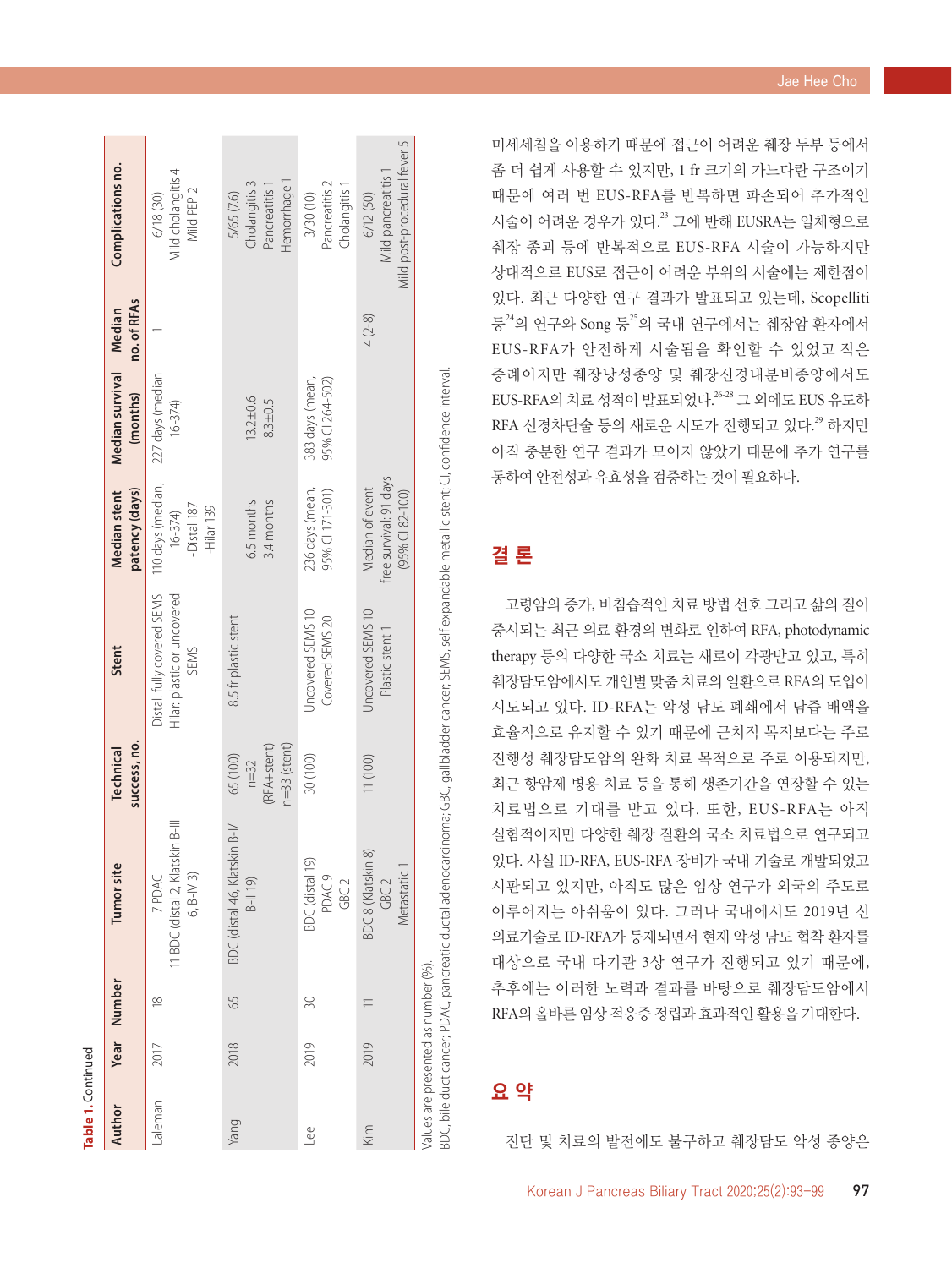여전히 증가하고 있다. 수술적 절제는 유일한 완치를 기대할 수 있는 치료법이지만 대부분의 환자들은 초진단 시 국소 진행 또는 전이성 종양으로 확인되기 때문에 수술이 불가능한 경우가 많다. ERCP 또는 EUS 유도하 RFA와 광역학치료 등은 직접적으로 암 조직을 소작할 수 있는 국소 치료법으로 예후가 불량한 췌장담도암 환자에서 효과적인 치료법으로 기대를 모으고 있다. 아직 충분한 연구가 진행되지는 못하였지만 ERCP 유도하 ID-RFA는 악성 담도 협착에서 안정성과 유용성이 확인되었고, 추가적인 연구를 통해 장기 효과에 대한 검증이 진행되고 있다.

국문 색인: 자가면역췌장염, IgG4 연관 간담도 질환, IgG4 연관 경화성 담관염, IgG4 연관 질환

#### Conflicts of Interest

The author has no conflicts to disclose.

### **REFERENCES**

- 1. Mirza AN, Fornage BD, Sneige N, et al. Radiofrequency ablation of solid tumors. Cancer J 2001;7:95-102.
- 2. Cho JH, Jeon TJ, Park JY, et al. Comparison of outcomes among secondary covered metallic, uncovered metallic, and plastic biliary stents in treating occluded primary metallic stents in malignant distal biliary obstruction. Surg Endosc 2011;25:475-482.
- 3. Cho JH, Lee KH, Kim JM, Kim YS, Lee DH, Jeong S. Safety and effectiveness of endobiliary radiofrequency ablation according to the different power and target temperature in a swine model. J Gastroenterol Hepatol 2017;32:521-526.
- 4. Cho JH, Jeong S, Kim EJ, Kim JM, Kim YS, Lee DH. Long-term results of temperature-controlled endobiliary radiofrequency ablation in a normal swine model. Gastrointest Endosc 2018;87:1147-1150.
- 5. Kim EJ, Chung DH, Kim YJ, et al. Endobiliary radiofrequency ablation for distal extrahepatic cholangiocarcinoma: a clinicopathological study. PLoS One 2018;13:e0206694.
- 6. Alis H, Sengoz C, Gonenc M, Kalayci MU, Kocatas A. Endobiliary radiofrequency ablation for malignant biliary obstruction. Hepatobiliary Pancreat Dis Int 2013;12:423-427.
- 7. Dolak W, Schreiber F, Schwaighofer H, et al. Endoscopic radiofrequency ablation for malignant biliary obstruction: a nationwide retrospective study of 84 consecutive applications. Surg Endosc 2014;28:854- 860.
- 8. Figueroa-Barojas P, Bakhru MR, Habib NA, et al. Safety and efficacy of radiofrequency ablation in the management of unresectable bile

duct and pancreatic cancer: a novel palliation technique. J Oncol 2013;2013:910897.

- 9. Laquière A, Boustière C, Leblanc S, Penaranda G, Désilets E, Prat F. Safety and feasibility of endoscopic biliary radiofrequency ablation treatment of extrahepatic cholangiocarcinoma. Surg Endosc 2016;30:1242-1248.
- 10. Sharaiha RZ, Natov N, Glockenberg KS, Widmer J, Gaidhane M, Kahaleh M. Comparison of metal stenting with radiofrequency ablation versus stenting alone for treating malignant biliary strictures: is there an added benefit? Dig Dis Sci 2014;59:3099-3102.
- 11. Steel AW, Postgate AJ, Khorsandi S, et al. Endoscopically applied radiofrequency ablation appears to be safe in the treatment of malignant biliary obstruction. Gastrointest Endosc 2011;73:149-153.
- 12. Strand DS, Cosgrove ND, Patrie JT, et al. ERCP-directed radiofrequency ablation and photodynamic therapy are associated with comparable survival in the treatment of unresectable cholangiocarcinoma. Gastrointest Endosc 2014;80:794-804.
- 13. Tal AO, Vermehren J, Friedrich-Rust M, et al. Intraductal endoscopic radiofrequency ablation for the treatment of hilar non-resectable malignant bile duct obstruction. World J Gastrointest Endosc 2014;6:13-19.
- 14. Sofi AA, Khan MA, Das A, et al. Radiofrequency ablation combined with biliary stent placement versus stent placement alone for malignant biliary strictures: a systematic review and meta-analysis. Gastrointest Endosc 2018;87:944-951.
- 15. Laleman W, van der Merwe S, Verbeke L, et al. A new intraductal radiofrequency ablation device for inoperable biliopancreatic tumors complicated by obstructive jaundice: the IGNITE-1 study. Endoscopy 2017;49:977-982.
- 16. Lee YN, Jeong S, Choi HJ, et al. The safety of newly developed automatic temperature-controlled endobiliary radiofrequency ablation system for malignant biliary strictures: a prospective multicenter study. J Gastroenterol Hepatol 2019;34:1454-1459.
- 17. Yang J, Wang J, Zhou H, et al. Efficacy and safety of endoscopic radiofrequency ablation for unresectable extrahepatic cholangiocarcinoma: a randomized trial. Endoscopy 2018;50:751-760.
- 18. Kim EJ, Cho JH, Kim YJ, et al. Intraductal temperature-controlled radiofrequency ablation in malignant hilar obstruction: a preliminary study in animals and initial human experience. Endosc Int Open 2019;7:E1293-E1300.
- 19. Nayar MK, Oppong KW, Bekkali NLH, Leeds JS. Novel temperaturecontrolled RFA probe for treatment of blocked metal biliary stents in patients with pancreaticobiliary cancers: initial experience. Endosc Int Open 2018;6:E513-E517.
- 20. Kadayifci A, Atar M, Forcione DG, Casey BW, Kelsey PB, Brugge WR. Radiofrequency ablation for the management of occluded biliary metal stents. Endoscopy 2016;48:1096-1101.
- 21. Camus M, Napoléon B, Vienne A, et al. Efficacy and safety of endobiliary radiofrequency ablation for the eradication of residual neopla-